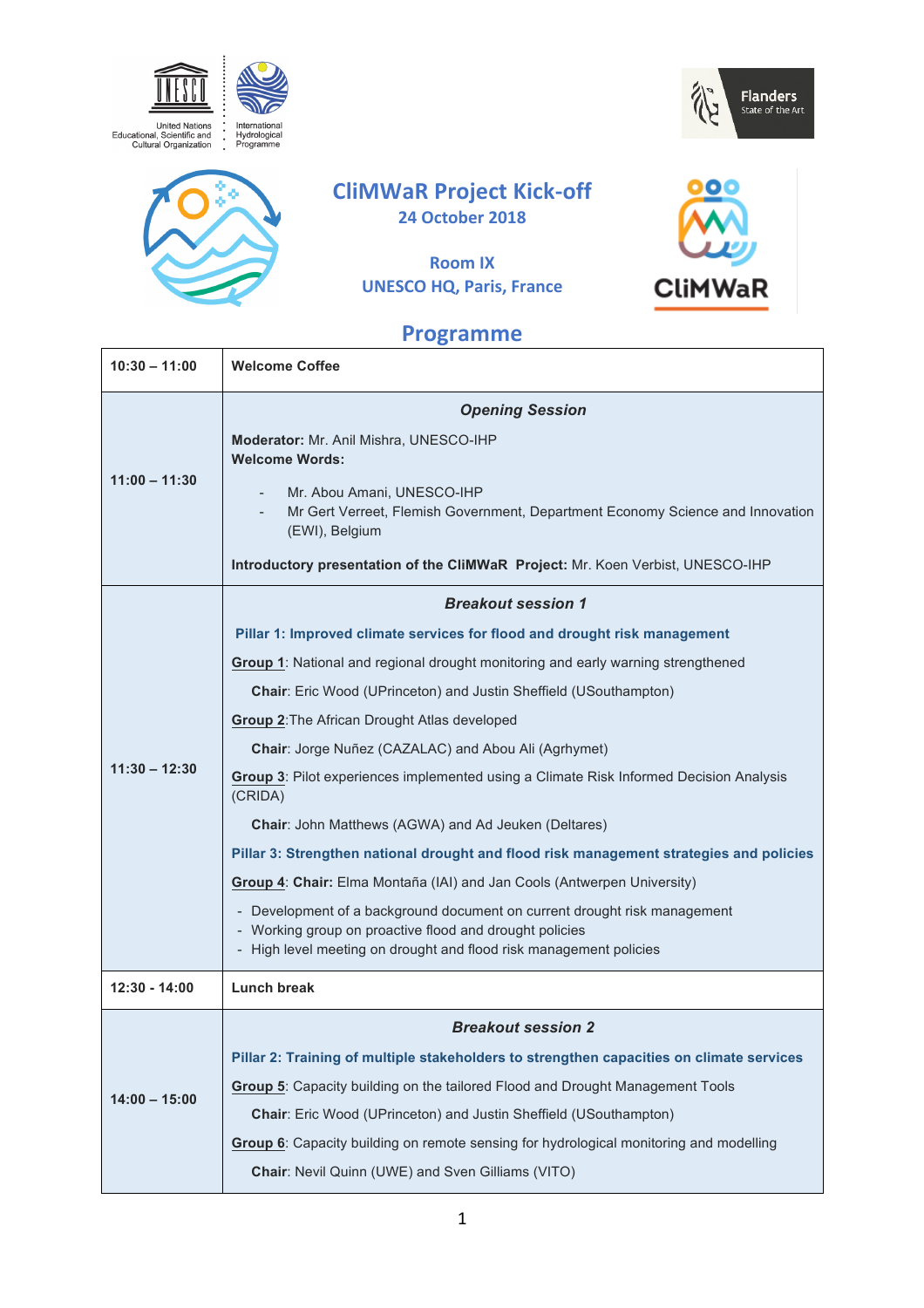



| Educational, Scientific and<br><b>Cultural Organization</b> | Hydrological<br>Programme                                                                                                                                         |
|-------------------------------------------------------------|-------------------------------------------------------------------------------------------------------------------------------------------------------------------|
|                                                             | Group 7: Capacity building on the CRIDA approach for pilot watersheds in Africa and LAC                                                                           |
|                                                             | <b>Chair:</b> John Matthews (AGWA) and Monique Berendsen (Ministry of Infrastructure and<br>Water, The Netherlands)                                               |
|                                                             | Pillar 4: Engagement with local communities through a participatory approach and<br>citizen science to monitor floods and droughts                                |
|                                                             | Group 8: Chair: Magali Garcia (UMSA) and Veronica Gonzalez (LINKS)                                                                                                |
|                                                             | - Tool development to strengthen communications with final stakeholder<br>- Promote a citizen-science participatory approach in flood and drought risk management |
|                                                             | <b>Closing session</b>                                                                                                                                            |
|                                                             |                                                                                                                                                                   |
|                                                             | Moderator: Mr. Koen Verbist, UNESCO-IHP                                                                                                                           |
|                                                             | Presentation of breakout session outcomes                                                                                                                         |
| $15:00 - 16:00$                                             | Update of the list of activities of the CliMWaR Project                                                                                                           |
|                                                             | Designation of focal points for the activities of the CliMWaR Project                                                                                             |
|                                                             | Establishment of the CliMWaR Project Advisory Group                                                                                                               |
|                                                             | Identifying new proposals for follow-up projects starting 2020                                                                                                    |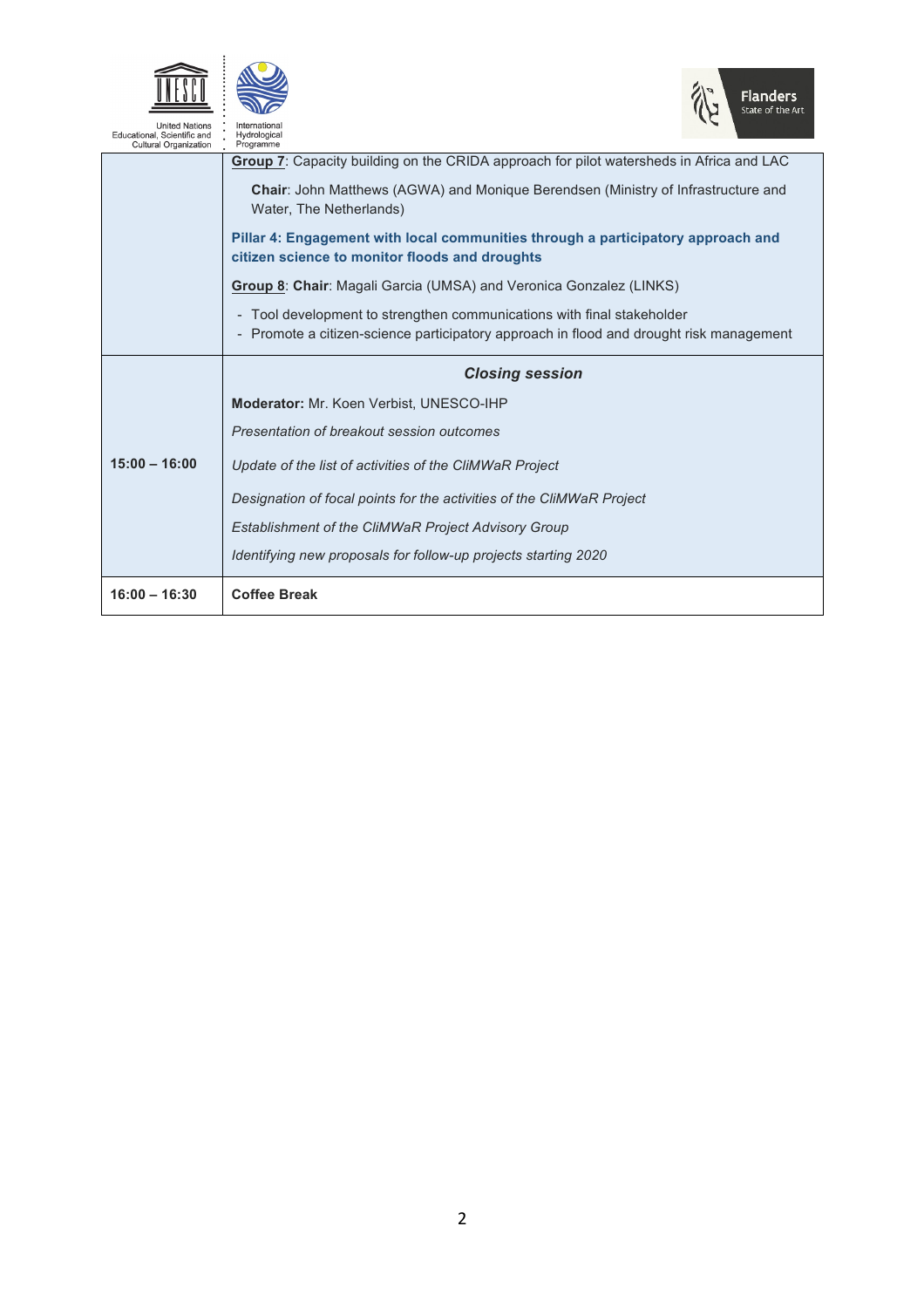



# **Proposed Activities 2018-2020**

# *Pillar 1: Improved climate services for flood and drought risk management*

**Group 1: Support national/regional flood and drought monitoring and early warning systems**

**Deliverable N°1.1.1** National drought monitoring and early warning capacities strengthened

# 1.1.1A Support of national drought monitoring systems in LAC

At the subregional and national level, a more detailed type of climate services is needed. These involve national or subregional observatories, where local information sources can be integrated relevant for local stakeholders. As these observatories are tailored to local needs, they are independent, but connected entities that aim at providing monitoring and early warning capacities that can be integrated into national flood and drought management strategies and policies. These local level observatories also have the capability to ingest the climate services provided by the regional Flood and Drought Monitors, to ensure connectivity between both levels.

In Latin America and the Caribbean, two national observatories in Chile and Peru were developed during the MWAR-LAC project that have been operating independently since the project finalized in 2016, indicating the sustainability of these systems and the adoption by national governments.

Based on these two examples, targeted actions are needed to provide support to these existing and emerging observatories in the region. Activities will be implemented further in the Chilean Agroclimatic Observatory<sup>1</sup>, the Peruvian National Drought Observatory<sup>2</sup>, the Midsummer Drought Observatory<sup>3</sup>, and in additionally interested Member States.

# 1.1.1B Support of national drought monitoring systems in Africa

In Africa, similar needs were identified during the regional workshop on 'Climate Change risk, Vulnerability Assessment and Early Warning for Africa', held on 13-16 June 2017 at the AGRHYMET Regional Center in Niamey, Niger. As a pilot case study, a **regional drought observatory will be developed at AGRHYMET** for Western Africa, incorporating all products developed at the centre as part of the Permanent Interstate Committee for Drought control in the Sahel (CILSS) and complementing with international data sources. A regional training will complement that effort to engage actors from other parts of the region to prepare extension to other subregions in a later stage.

### 1.1.1C Develop Guidelines for Water-related Risk Vulnerability Atlas

The development of a water-related vulnerability atlas is a crucial part in integrated drought (and flood) risk management, as it allows to identify those communities that are most

 $1 \text{ http://www.climatedatalibrary.cl/IMP-DGIR/maproom/}$ <br> $2 \text{ http://ons.snirth.gob.pe/Peru/maproom/}$ 

<sup>3</sup> http://www.climatedatalibrary.cl/CAZALAC/maproom/Canicula/index.html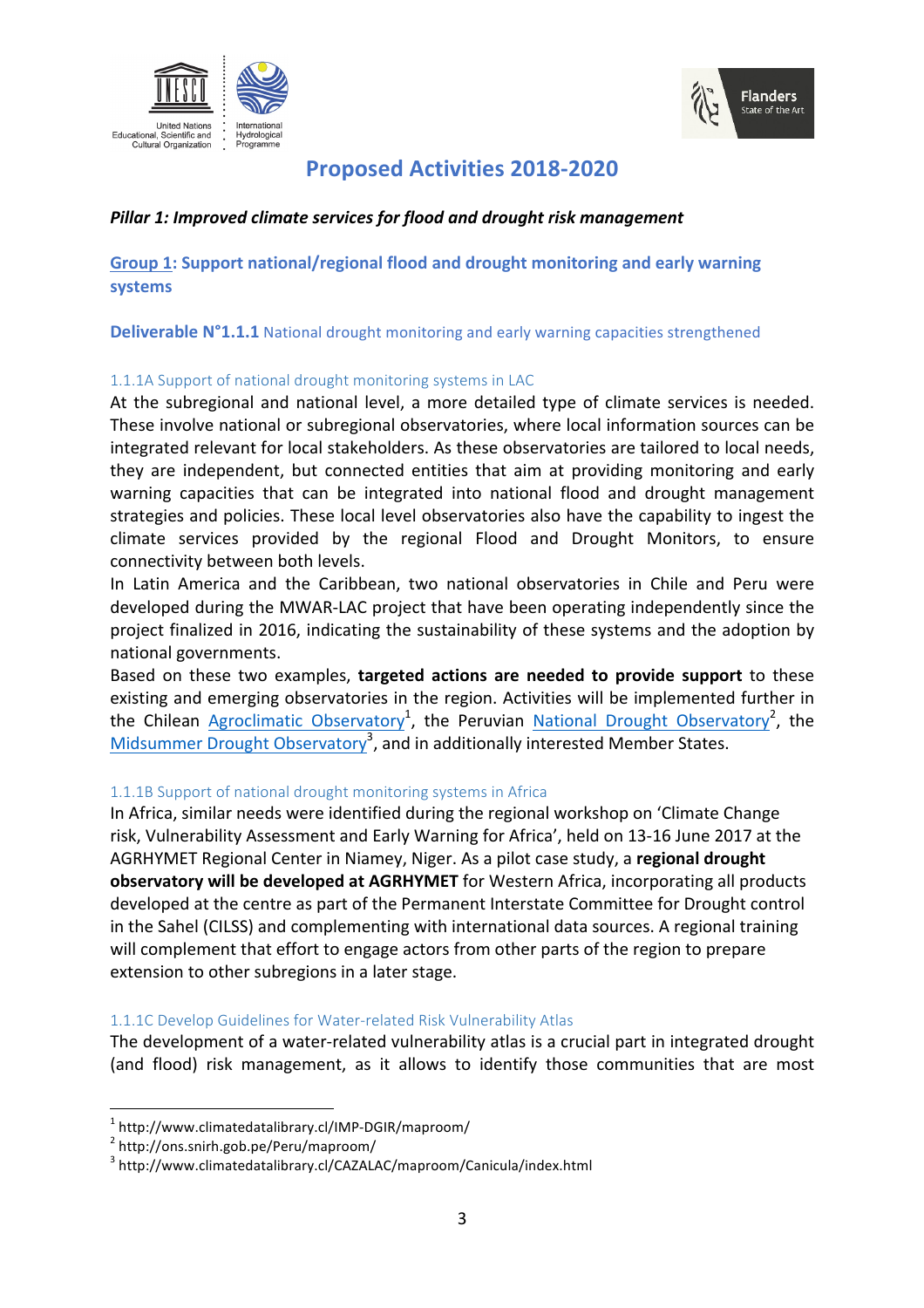



vulnerable to these hazards to tailor adequate management and policy solutions for these communities. This involves both the identification of the exposure to water-related hazards, but also the sensitivity to the impact of these hazards, which are mostly socio-economic in nature. 

The project will support the development of **guidelines** to develop such a (Drought) Vulnerability Atlas, in collaboration with the Category-2 centres CAZALAC and the Regional Center for Water Security at the Mexican Institute of Water Technology (IMTA), that have developed pilot experiences for Chile and Mexico respectively. This will provide a template for application in other interested member states. Extension of the framework to an African pilot country will be evaluated with local partners and stakeholders during the inception meeting.

#### **Deliverable N°1.1.2** Regional flood and drought monitors strengthened

#### 1.1.2A Developing tailored flood and drought monitoring and early warning systems

At the regional level, the flood and drought monitors for Africa, Latin America and the Caribbean will be further developed to bring them in line with the needs at the national level for real-time floods and droughts monitoring and early warning system. For both regions, this requires **tailoring of the current system** to allow local uptake and ownership. In particular, the project will consider improving the spatial resolution and integrate actively available national data sources where available. The Monitor will also integrate climate change models as an integral component of the Monitor, to allow projected scenarios for each location in Africa, Latin America and the Caribbean.

**Comments on the proposed activities:** 

**Synergies with on-going activities and potential partnerships:**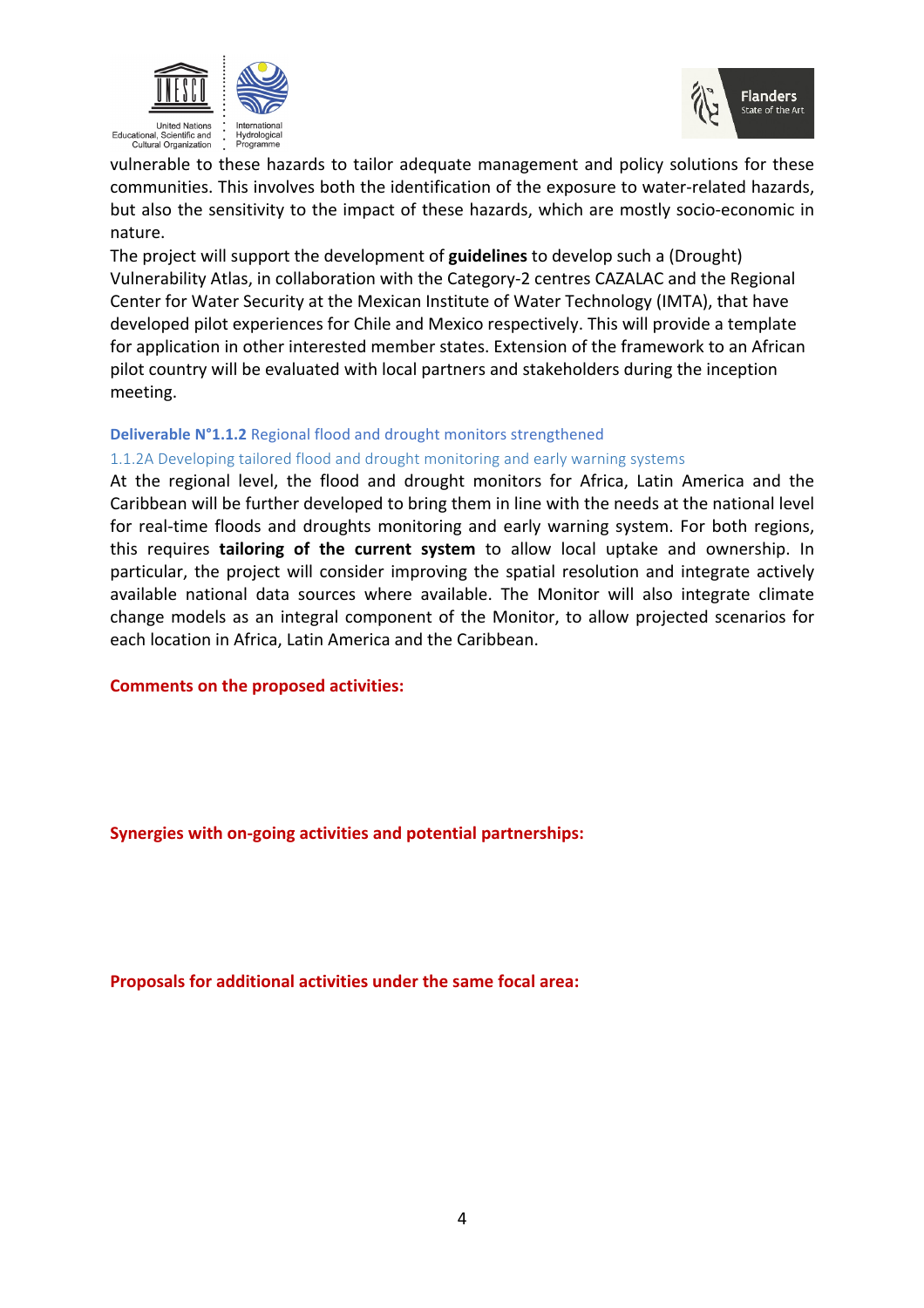



# **Group 2: The African Drought Atlas developed Deliverable N°1.2.1** The African Drought Atlas developed

During the regional workshop on 'Climate Change risk, Vulnerability Assessment and Early Warning for Africa', held on 13-16 June 2017 at the AGRHYMET, the need was identified to develop a **drought frequency atlas** for the continent. This activity is an expansion of the earlier work realized in Latin America and the Caribbean as part of the MWAR-LAC project, and benefits from the developed tools and methodologies.

### 1..2.1A Training of African partners on the African Drought Atlas

During the project, a workshop will be implemented involving the different subregions of Africa to train national counterparts in the use of the Regional Frequency Analysis using L-Moments (RFA-LM) and to jointly develop their national drought atlases.

### 1..2.1B Publication of the African Drought Atlas

As a final product of this training, the African Drought Atlas will be published as a **UNESCO publication**.

#### **Comments on the proposed activities:**

**Synergies with on-going activities and potential partnerships:**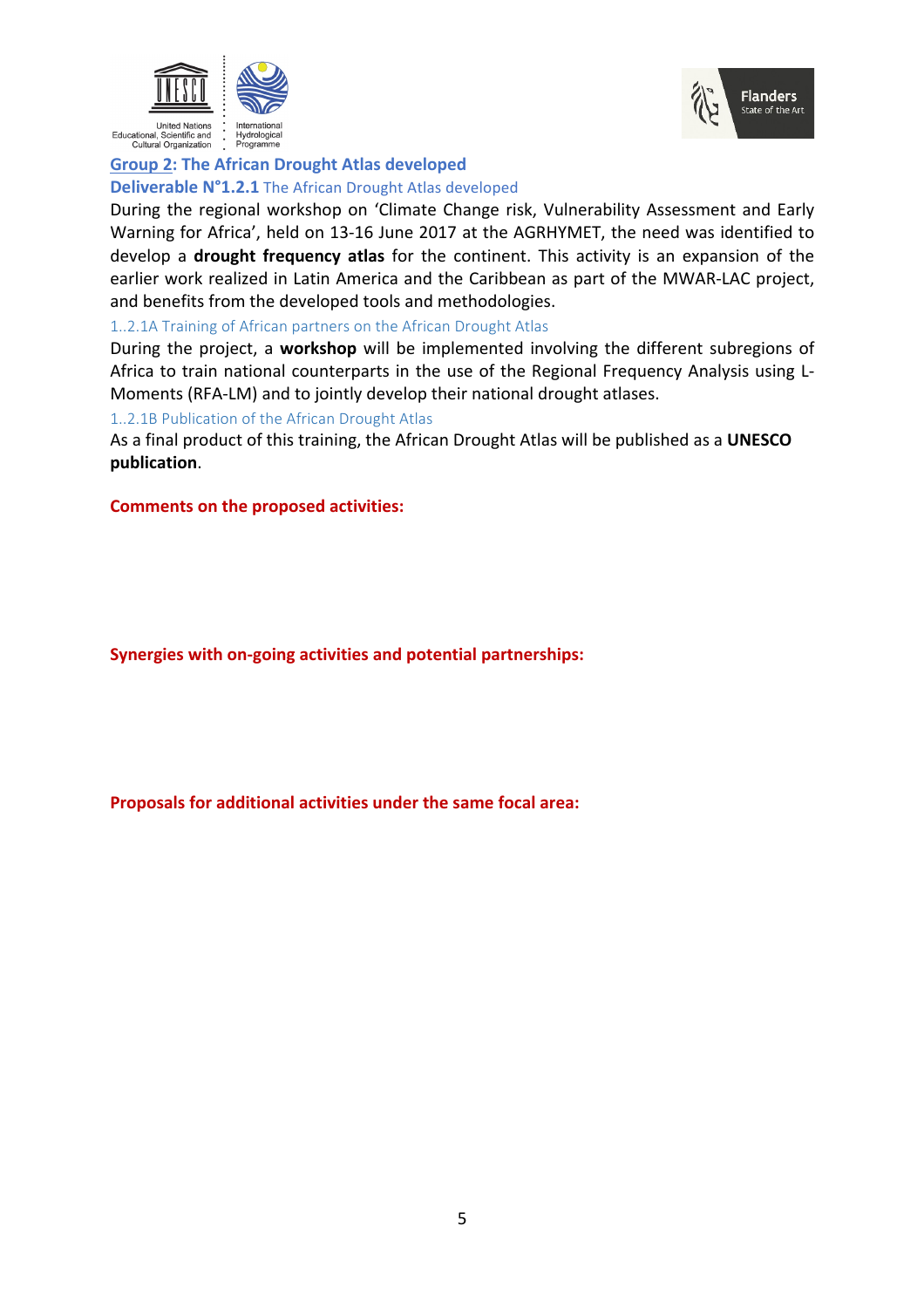



#### **Group 3: Pilot experiences implemented using CRIDA**

### **Deliverable N°1.2.2** Pilot experiences implemented using a Climate Risk Informed Decision Analysis (CRIDA)

To assess how climate change can further aggravate the effects of water-related hazards, a specific analysis tool needs to be developed that supports decision-makers on the probability of adverse events to occur under climate change uncertainty. A recent methodology developed is the Climate Risk Informed Decision Analysis (CRIDA) that provides a framework for a bottom-up approach to include uncertain climate change information into decision-making. Preliminary work has been performed in the Project 'The Impact of Glacier Retreat in the Andes', which resulted in a methodological tool for a climate stress test for vulnerable watersheds.

#### 1..2.2A Development of appropriate tools and manuals for CRIDA

As part of this project, the toolset will be further consolidated in collaboration with project partners at CAZALAC, the Global Alliance for Water Adaptation (AGWA), Deltares and the Category 2 Institute for Water Education (IHE).

#### 1.2.2B Development of case studies on CRIDA in pilot watersheds

The second component involves the development of case studies showcasing the methodology of CRIDA and a dedicated CRIDA manual to give a hands-on pathway how to perform a stress test for catchments.

A third component involves training for catchments in Latin America, the Caribbean and Africa, and will be described in that section.

#### **Comments on the proposed activities:**

### **Synergies with on-going activities and potential partnerships:**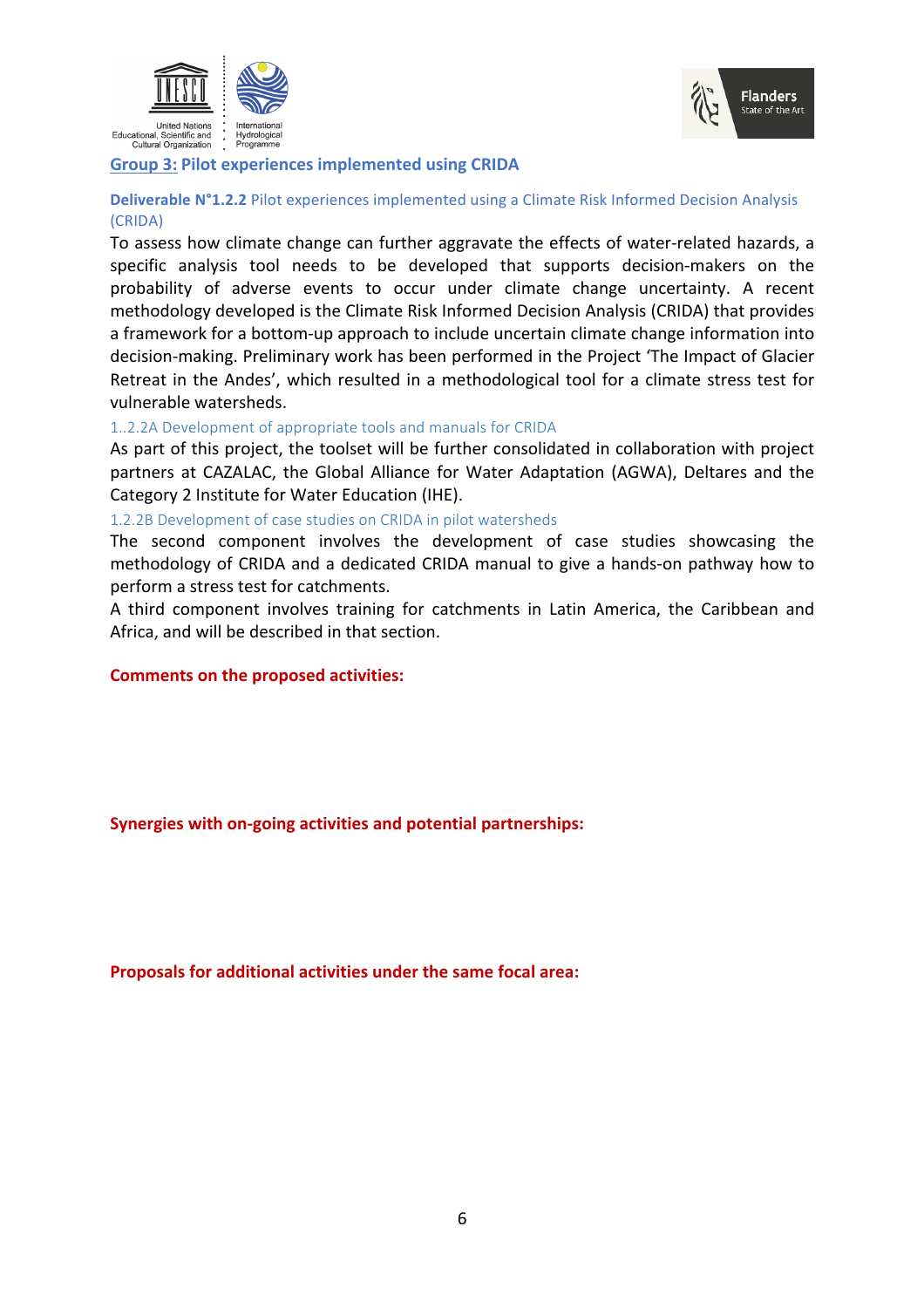



# *Pillar 3: Strengthen national drought and flood risk management strategies and policies*

**Deliverable N°3.1.1:** Flood and drought preparedness strategies and policies reviewed

# Group 4: Strengthen national drought and flood risk management strategies and policies

### 3.1.1A Development of a background document on current drought risk management

As a first step in this process, a background document will be developed that identifies the current national drought and flood policies in pilot countries of Africa, Latin America and the Caribbean.

# 3.1.1B Working group on proactive flood and drought policies (Conference)

In a second step, a technical policy panel will be invited to discuss potential improvements in current policies, taking into account the climate services developed during the project to move away from crisis management towards risk management as promoted in the Sendai framework for disaster risk reduction. This will take the form of an international Conference on Drought Management plans. Synergies can be sought with the ITT conference on Water Security and Climate Change conference, to be held in 2019 in Brazil or with the IDMP programme.

### 3.1.1C High level meeting on drought and flood risk management policies

Finally, a High Level Ministerial meetings will be held in September 2019 in Saint-Kitts and Nevis for the Caribbean and in 2020 in Zimbabwe for the SADC countries, on national drought and flood risk management strategies and policies to discuss current strategies, and identify opportunities to move towards proactive drought and flood risk management.

### **Comments on the proposed activities:**

**Synergies with on-going activities and potential partnerships:**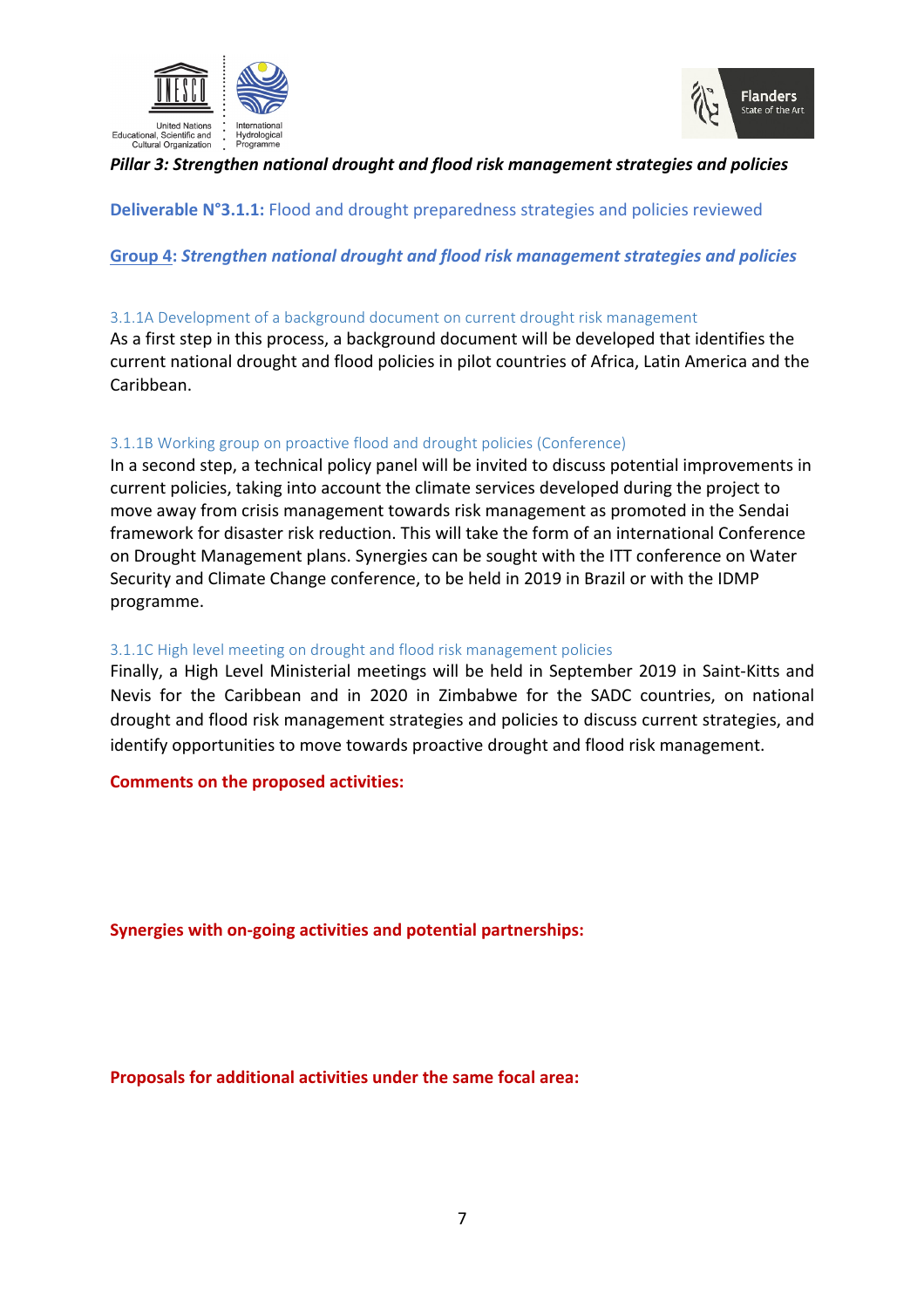



# *Pillar 2: Multiple stakeholders trained to strengthen capacities on climate services*

**Deliverable N°2.1.1:** Key capacities will be trained to enhance resilience to climate hazards

# **Group 5: Capacity building on the tailored Flood and Drought Management Tools**

Training is needed to prepare the technology transfer of the Flood and Drought Monitor for pilot countries from Latin America and the Caribbean and the African Region, in collaboration with Princeton and Southampton University.

**Comments on the proposed activities:** 

**Synergies with on-going activities and potential partnerships:**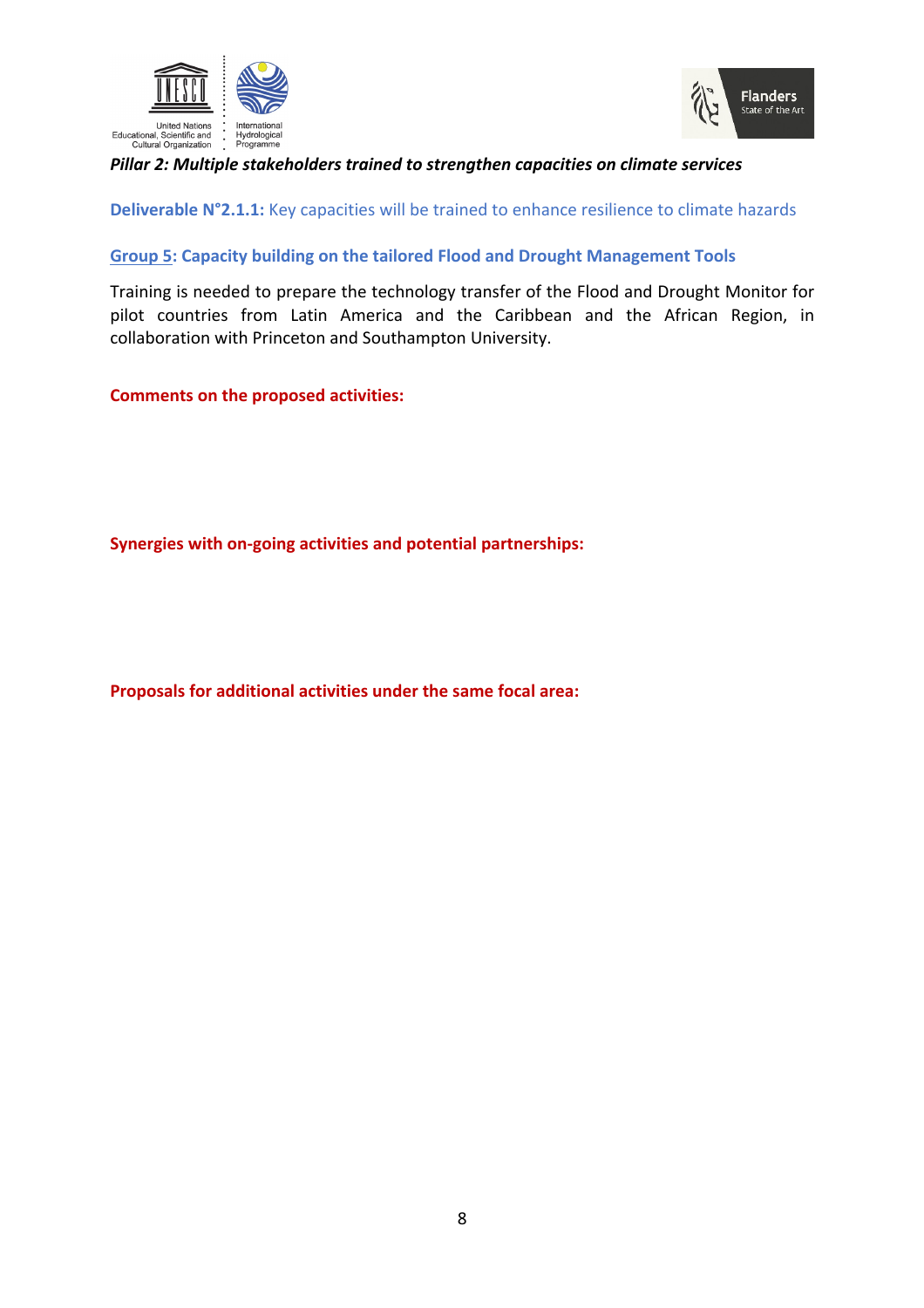



Group 6: Capacity building on remote sensing for hydrological monitoring and modelling Climate services are heavily reliant on remote sensing data and products, but also tools are needed for their processing to become relevant in a climate services framework. For this purpose, a regional training will be supported on the use of open-source technology to manage remote sensing information for water resources management. This course will be co-organized with support from the Category 2 Center for Hydroinformatics (CIH), the NASA Applied Remote Sensing Training (ARSET) Programme, and with the involvement of cofunding partners. As a result of this training a hands-on manual will be produced for further dissemination and training purposes in both regions.

# **Comments on the proposed activities:**

**Synergies with on-going activities and potential partnerships:**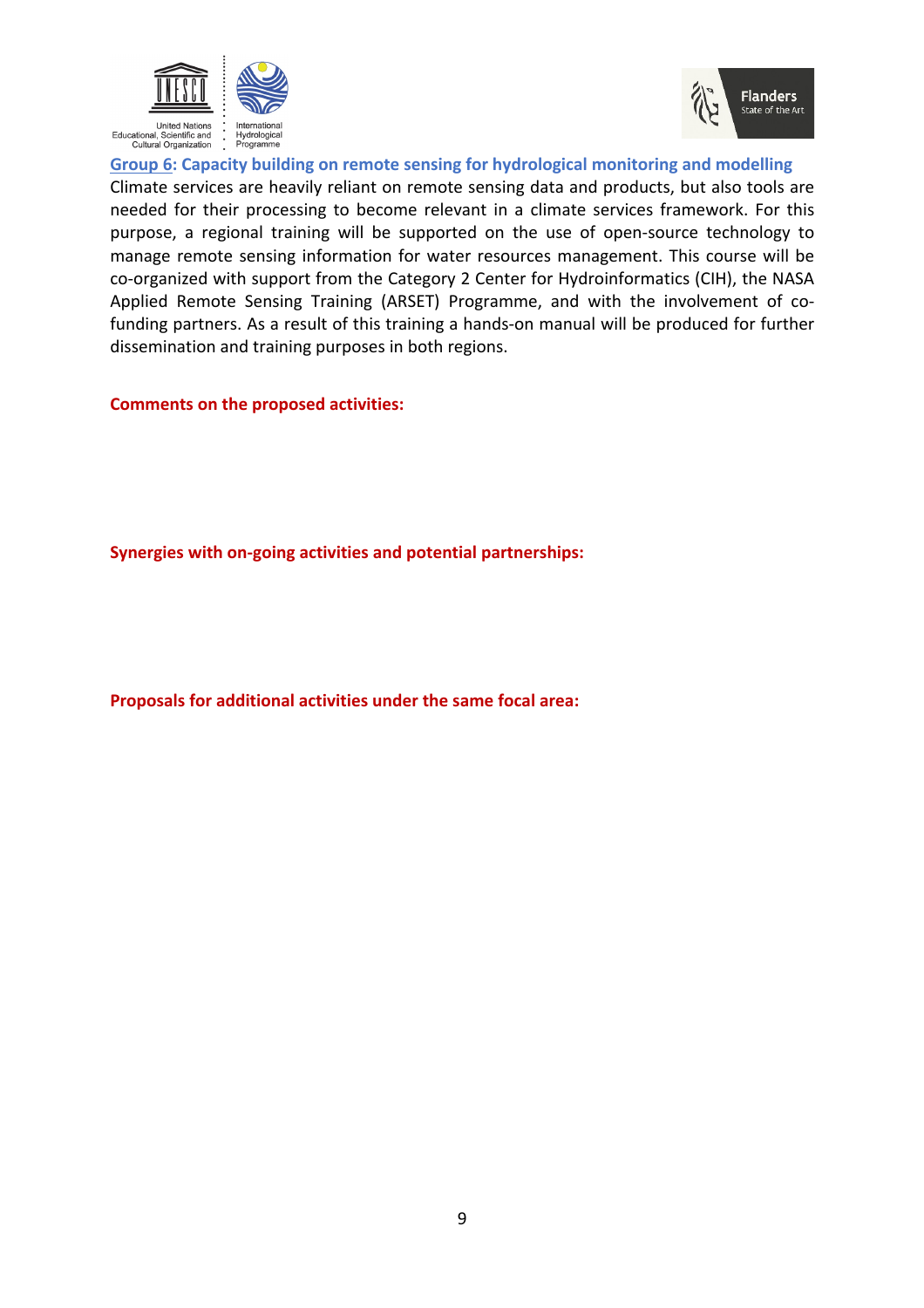



Group 7: Capacity building on the CRIDA approach for pilot watersheds in Africa and LAC Based on the tools developed under the CRIDA framework, two training workshops will be held with pilot countries in the region to transfer the methodology and initiate pilot implementations of the CRIDA approach in collaboration with the trained stakeholders in their countries. One workshop will be held in Latin America and one workshop will be held in Africa in collaboration with AGWA, ICIWaRM, Deltares and IHE Delft.

**Comments on the proposed activities:** 

**Synergies with on-going activities and potential partnerships:**